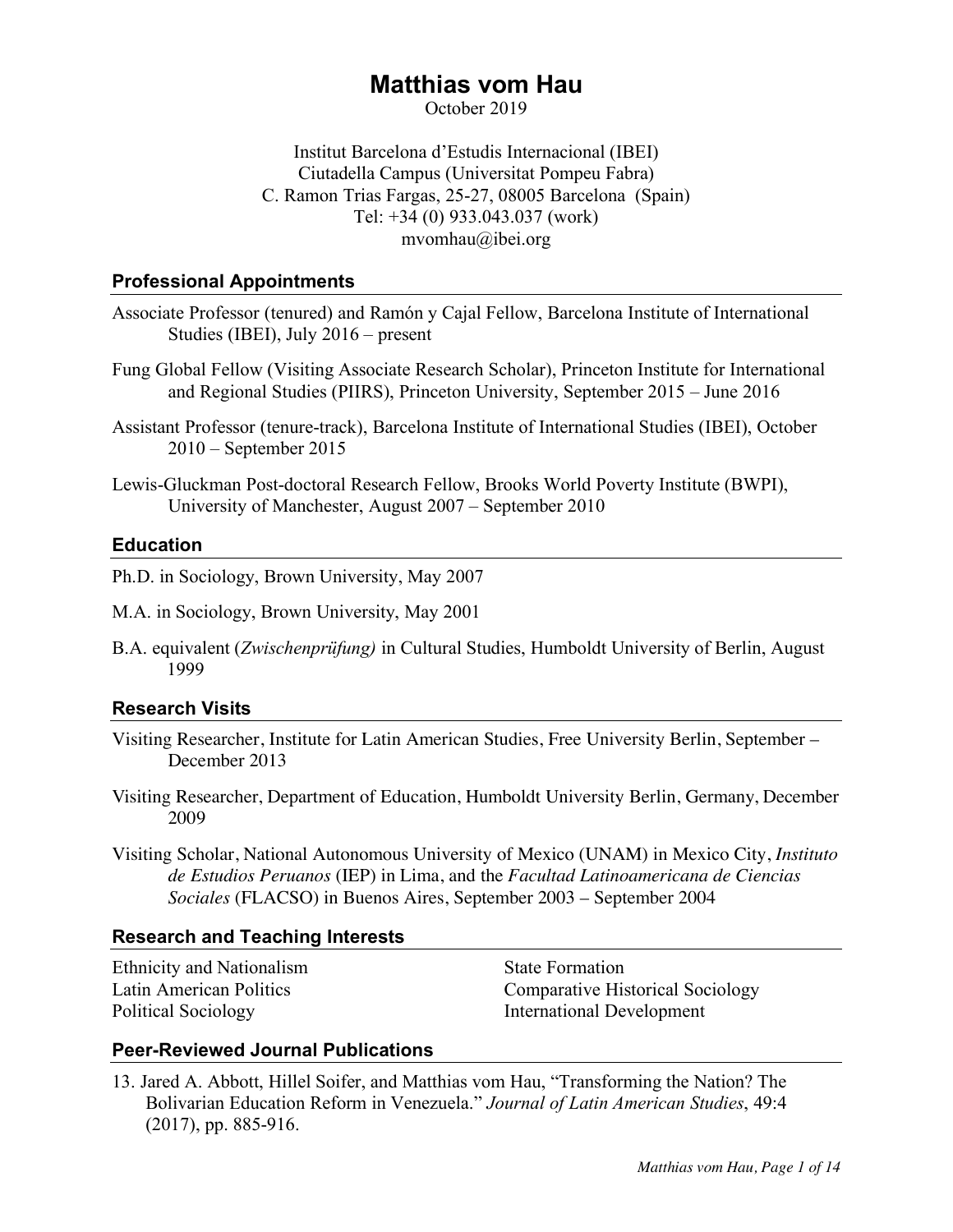12. Prerna Singh and Matthias vom Hau (equal co-authors), "Ethnicity in Time: Politics, History, and the Relationship between Ethnic Diversity and Public Goods Provision." *Comparative Political Studies*, 49:10 (2016), pp. 1303-1340.

\*Recipient of 2017 Editorial Best Paper Award, Comparative Political Studies (CPS)

11. Matthias vom Hau, "From 'Civilizing Force' to 'Source of Backwardness': Representations of Spanish Colonialism in Latin America." *Revista de Historia Actual,* 37 (2015), pp. 117- 133.

Reprinted in: Michelle J. Bellino, and James H. Williams, eds. *(Re) Constructing Memory: Education, Identity, and Conflict*. (Rotterdam, NL: Sense Publishers, 2017), pp. 127-146.

- 10. Tanja Bastia and Matthias vom Hau (equal co-authors), "Migration, Race, and Nationhood in Argentina." *Journal of Ethnic and Migration Studies*. 40: 3 (2014), pp. 475-492.
- 9. Matthias vom Hau, "Nationalism and War Commemoration A Latin American Exceptionalism?" *Nations and Nationalism* 19: 1 (2013), pp. 146-166.
- 8. Matthias vom Hau, James Scott, and David Hulme, "Beyond the BRICs: Alternative Strategies of Influence in the Global Politics of Development." *European Journal of Development Research* 24: 2 (2012), pp. 187-204.

Reprinted in: Spencer Henson, and Fiona Yap, eds. *The Power of the Chinese Dragon: Implications for African development and Economic Growth*. (New York: Palgrave MacMillan), pp. 199-223.

- 7. Matthias vom Hau and Guillermo Wilde (equal co-authors), "'We Have Always Lived Here': Indigenous Movements, Citizenship, and Poverty in Argentina." *Journal of Development Studies* 46: 7 (2010), pp. 1283-1303.
- 6. Matthias vom Hau, "Unpacking the School: Textbooks, Teachers, and the Construction of Nationhood in Mexico, Argentina, and Peru." *Latin American Research Review* 44: 3 (2009), pp. 127-154.

Spanish version published in *Papeles de trabajo*, N 5 (Buenos Aires, June 2009). www.idaes.edu.ar/papelesdetrabajo/paginas/n\_actual/articulos.html

- 5. Matthias vom Hau and Hillel Soifer (equal co-authors), "Unpacking the 'Strength' of the State: The Utility of State Infrastructural Power." *Studies in Comparative International Development*, 43: 3-4 (December 2008), pp. 219-230.
- 4. Matthias vom Hau, "State Infrastructural Power and Nationalism: Comparative Lessons from Mexico and Argentina." *Studies in Comparative International Development* 43: 3-4 (December 2008), pp. 334-354.
- 3. José Itzigsohn and Matthias vom Hau (equal co-authors), "Unfinished Imagined Communities: States, Social Movements, and Nationalism in Latin America," *Theory and Society* 35 (April 2006), pp. 193-212.
- 2. Matthew Lange, James Mahoney, and Matthias vom Hau (equal co-authors), "Colonialism and Development: A Comparative Analysis of Spanish and British Colonies," *American Journal of Sociology* 111: 5 (March 2006), pp. 1412-1462.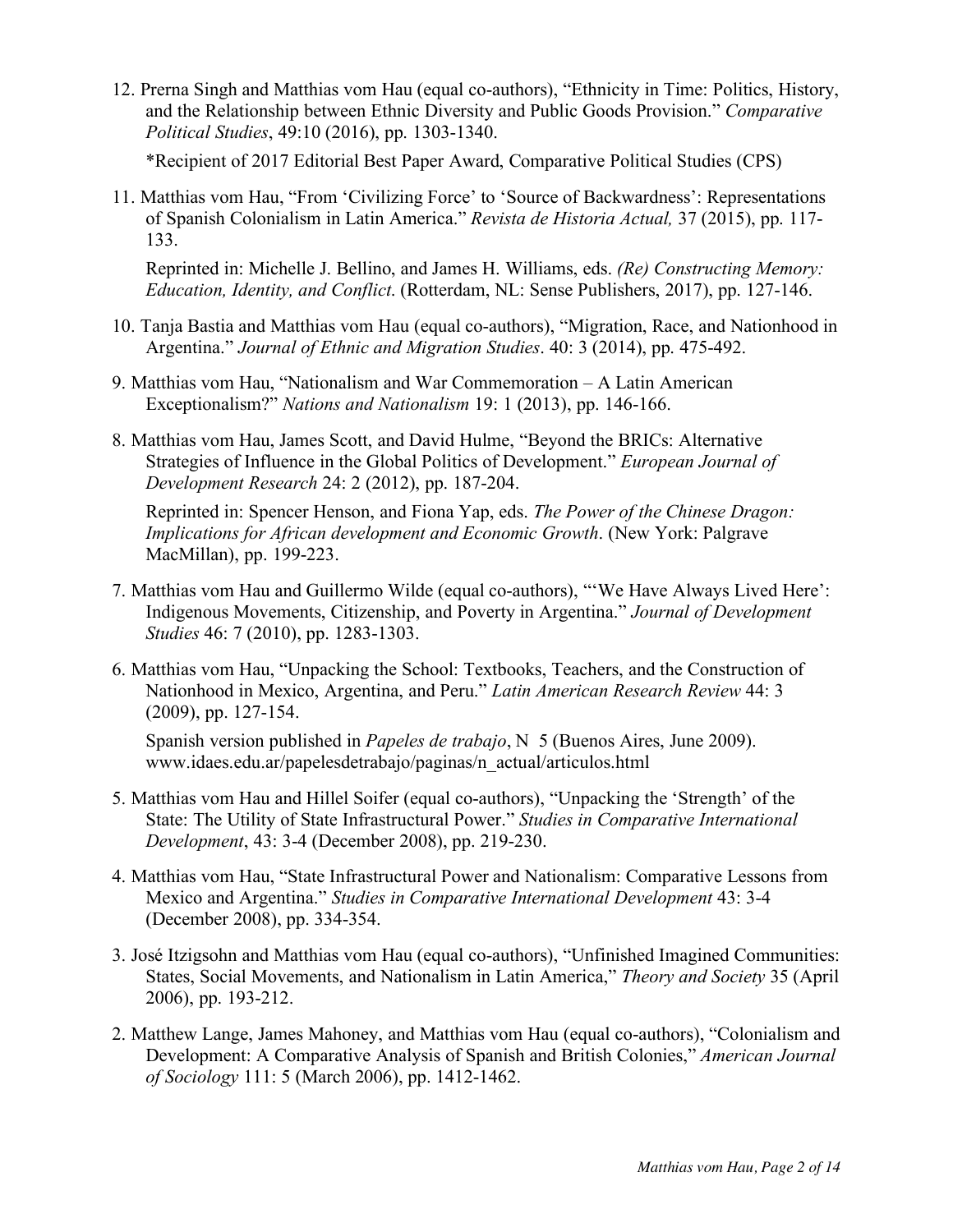1. Aaron Katz, Matthias vom Hau, and James Mahoney, "Explaining the Great Reversal in Spanish America: Fuzzy-Set Analysis versus Regression Analysis," *Sociological Methods and Research* 33: 4 (May 2005), pp. 539-573.

Revised version published in Sabine Kropp and Michael Minkenberg, eds., *Vergleichen in der Politikwissenschaft* (Wiesbaden: VS Verlag für Sozialwissenschaften, 2005), pp. 116- 139.

## **Publications in Edited Books**

- 12. Matthias vom Hau, "The Developmental State and the Rise of Popular Nationalism: Cause, Coincidence, or Elective Affinity?" In Miguel Centeno and Agustín Ferraro, eds., *State and Nation Making in Latin America and Spain Volume II: Rise & Fall of the Developmental State* (New York: Cambridge University Press, 2019), pp. 317-345.
- 11. Matthias vom Hau, Jared Abbott, and Hillel Soifer, "Inculcating Populist Nationalism? Education and Ideological Change in Venezuela." In Fernando López-Alves and Diane E. Johnson, eds., *Populist Nationalism in Europe and the Americas* (London: Routledge, 2019), pp. 251-269.
- 10. Matthias vom Hau, "The Political Mediation of Indigenous Land Conflicts in Argentina." In Rami Zurayk, Eckart Woertz and Rachel Bahn, eds. *Crisis and Conflict in Agriculture*  (Wallingford, UK: CAB International, 2018), pp. 261-275.
- 9. Matthias vom Hau, "Advancing While Loosing: Indigenous Land Claims and Development in Argentina." In Rae Blumberg and Samuel Cohn, eds., *Development in Crisis: Threats to Human Well Being in the Global South and the Global North* (London: Routledge, 2016), pp. 173-190.
- 8. Matthias vom Hau, "State Theory: Four Analytical Traditions." In: Stephan Leibfried, Frank Nullmeier, Evelyne Huber, Matthew Lange, Jonah Levy, and John Stephens, eds., *The Oxford Handbook of Transformations of the State* (New York: Oxford University Press, 2015), pp. 131-151.
- 7. Matthias vom Hau, "Gendered Mobilization: Women and the Politics of Indigenous Land Claims in Argentina." In Caroline Archambault and Annelies Zoomers, eds., *Shifting Grounds: Gender Impacts of Global Trends in Land Tenure Reform* (London: Routledge-Earthscan, 2015), pp. 93-109.
- 6. Prerna Singh and Matthias vom Hau (equal co-authors), **"**Ethnicity, State Capacity, and Development: Reconsidering Causal Connections." In: Badru Bukenya, Sam Hickey and Kunal Sen, eds., *The Politics of Inclusive Development* (New York: Oxford University Press, 2014), pp. 231-255.
- 5. Matthias vom Hau and Valeria Biffi, "Mann in the Andes: State Infrastructural Power and Nationalism in Peru," in Paulo Drinot, ed., *Peru in Theory* (Oxford: Palgrave Macmillan, 2014), pp. 191-216.
- 4. Matthias vom Hau, "Nationalismustheorien in Lateinamerika: Mexiko, Argentinien und Peru im Vergleich," in Manuela Boatcă and Willfried Spohn, eds., *Globale, multiple und postkoloniale Modernen* (München: Reiner Hampp Verlag, 2010), pp. 171-192.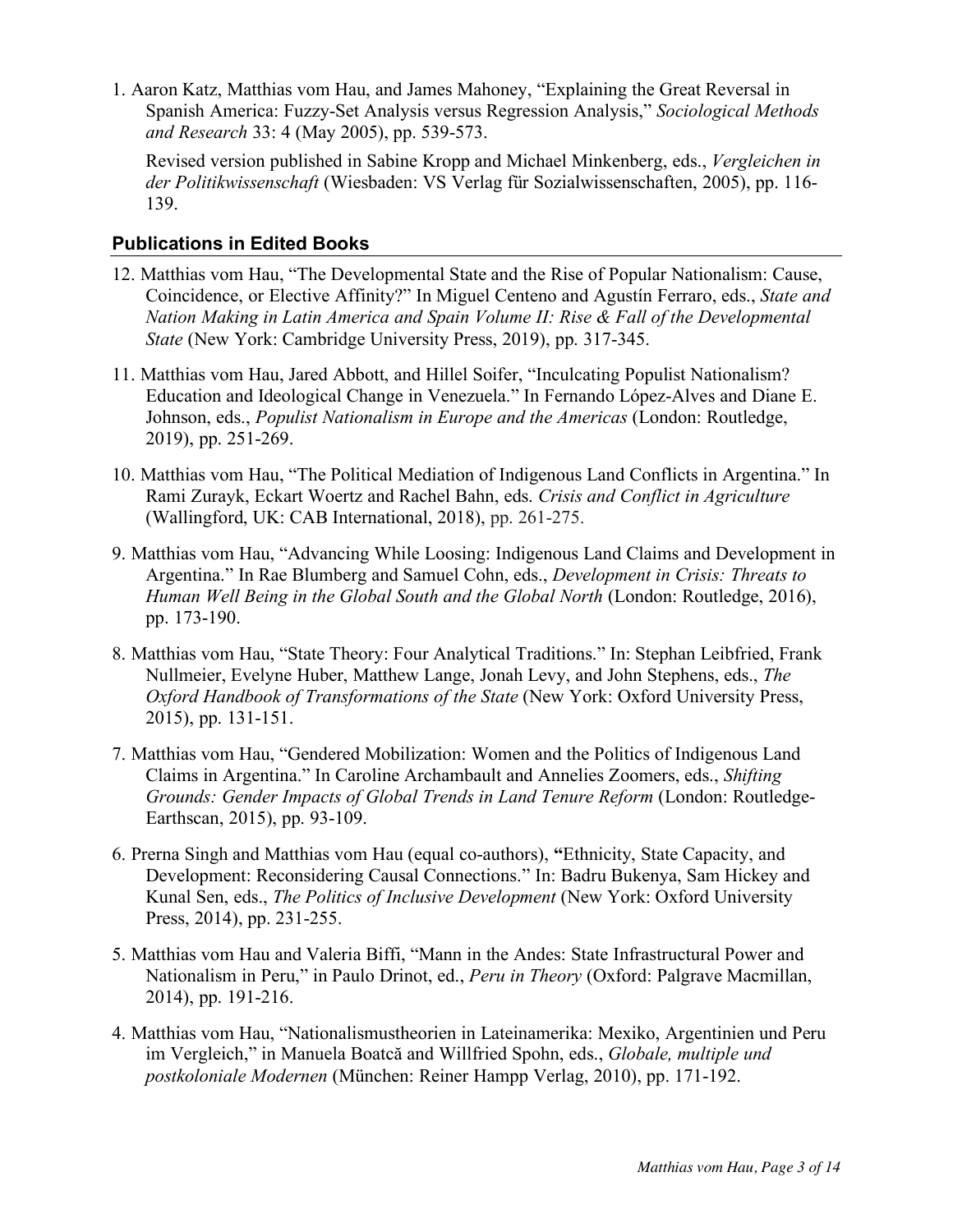- 3. Dietrich Rueschemeyer and Matthias vom Hau, "Social Identities," in Dietrich Rueschemeyer, *Useable Theory: Analytical Tools for Social Research* (Princeton: Princeton University Press, 2009), pp. 228-242.
- 2. Klaus Harney and Matthias vom Hau, "Between Market and Organization: Historical and Empirical Dimensions of Vocational Education in Germany," in Philipp Gonon, Katrin Kraus, Stefanie Stolz, and Jürgen Oelkers, eds., *Work, Education, and Employability* (Bern: Peter Lang, 2008), pp. 259-296.
- 1. James Mahoney and Matthias vom Hau, "Colonial States and Economic Development in Spanish America," in Matthew Lange and Dietrich Rueschemeyer, eds., *States and Development: Historical Antecedents of Stagnation and Advance* (New York: Palgrave Press, 2005), pp. 92-116.

### **Peer-reviewed Special Issues**

- 3. Prerna Singh and Matthias vom Hau (guest editors), "Ethnic Diversity and Public Goods Provision," special issue of *Comparative Political Studies*, 49: 10+11 (2016), pp. 1303- 1549.
- 2. Matthias vom Hau, James Scott, and David Hulme, guest editors and convokers, "Beyond the BRICs: Alternative Strategies of Influence in the Global Politics of Development." *European Journal of Development Research* 24: 2 (2012), pp. 1-123.
- 1. Matthias vom Hau and Hillel Soifer, guest editors and convokers, "Revisiting State Infrastructural Power," special issue of *Studies in Comparative International Development* 43: 3-4 (December 2008), pp. 219-365.

## **Book Manuscript in Progress**

Matthias vom Hau, *Transformations of Nationalism: State Power and Ideological Change in Latin America.* (almost completed; Cambridge University Press has agreed to externally review the manuscript)

### **Policy Briefs/Other Publications**

- Matthias vom Hau, "Inequality persists in Chavista Venezuela*" democraciaAbierta/ openDemocracy* (May 2018). https://www.opendemocracy.net/democraciaabierta/matthiasvom-hau/inequality-persists-in-chavista-venezuela
- Matthias vom Hau, "Katalonien: Staatskrise ohne Ende*?" Blätter für deutsche und internationale Politik* (December 2017).
- Prerna Singh and Matthias vom Hau, "Revisiting the Relationship between Ethnic Diversity and Public Goods Provision." *CP: Newsletter of the Comparative Politics Organized Section of the American Political Science Association* 27: 2 (2017): 106-113.
- Matthias vom Hau, "How the BRICS Exert Influence in the Global Politics of Development*" E-IR* (October 2017). http://www.e-ir.info/2017/10/24/how-the-brics-exert-influence-in-theglobal-politics-of-development/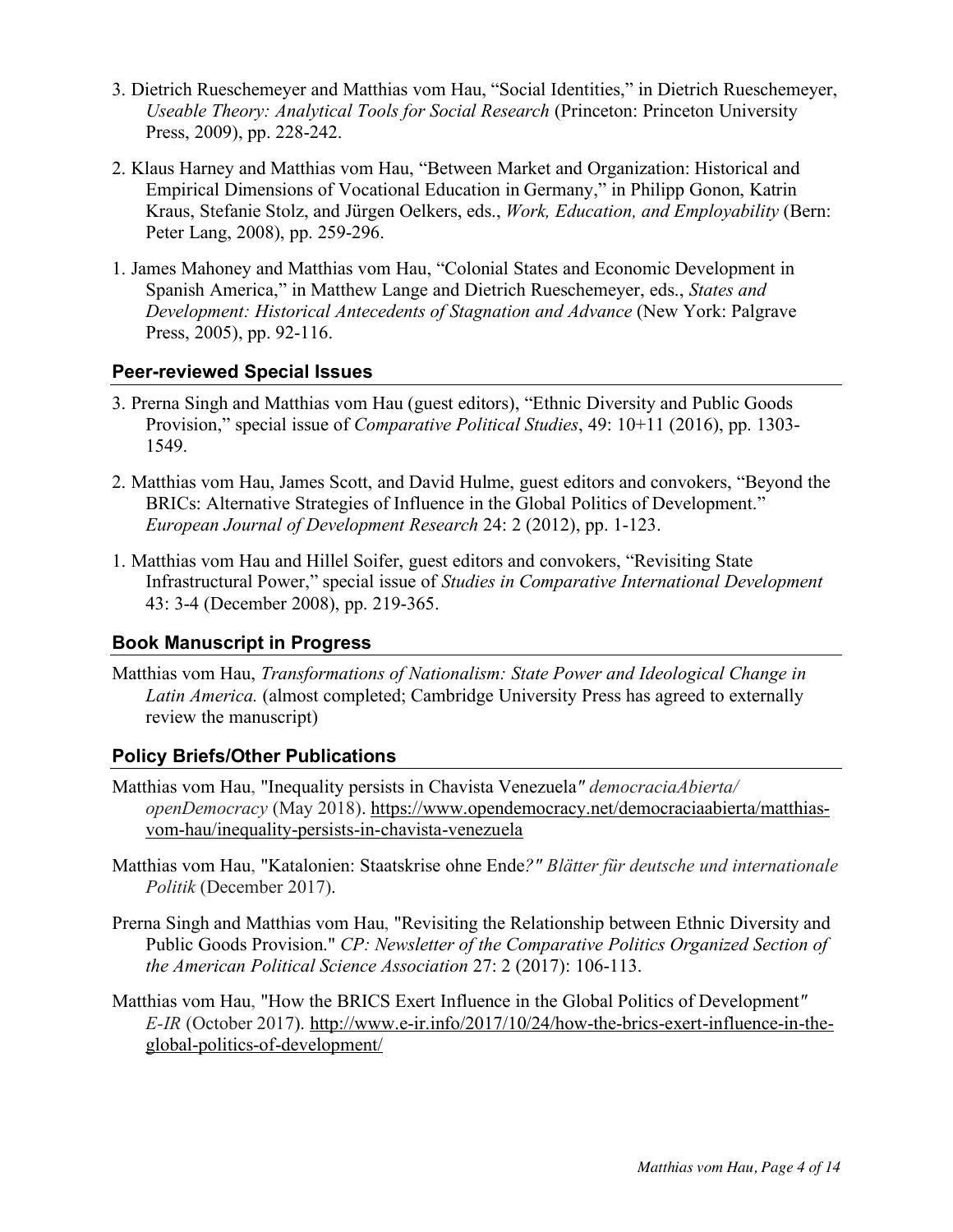- Matthias vom Hau, "How Indigenous Movements (Can) Make a Difference for Development" Sociological Insights for Development Policy, 2: 1 (2016). American Sociological Association, Section for Sociology of Development. https://sociologyofdevelopment.files.wordpress.com/2016/06/2\_1\_vom-hau.pdf
- Matthias vom Hau, Kunal Sen, and Pablo Yanguas, "Why State Capacity Matters for the Post-2015 Development Agenda." Briefing No. 4 (2014). Effective States and Inclusive Development Research Centre (ESID) Briefing Papers Series.

### **Book Reviews**

- Sebastián Carassai: The Argentine Silent Majority: Middle Classes, Politics, Violence, and Memory in the Seventies. *Social Forces* (2016), doi: 10.1093/sf/sow028
- "New Perspectives on Violence and State Power in Latin America" (Review essay of Marcus J. Kurtz**,** Latin American State Building in Comparative Perspective; David R. Mares and David Scott Palmer**,** Power, Institutions, and Leadership in War and Peace*;* Fabrice Lehoucq, The Politics of Modern Central America**;** Wil Pansters**,** ed., Violence, Coercion, and State-Making in Twentieth-Century Mexico). *Latin American Politics and Society* 65: 4 (December 2014), pp. 159-168.
- Rogers Brubaker, Margit Feischmidt, Jon Fox, and Liana Grancea: Nationalist Politics and Everyday Ethnicity in a Transylvanian Town. *Social Forces* 87: 3 (March 2009), pp. 1703- 1707.
- Estelle Tarica: The Inner Life of Mestizo Nationalism. *Nations and Nationalism* 15: 2 (April 2009), pp. 370-372.
- Dietrich Rueschemeyer, Lawyers and Their Society: A Comparative Study of the Legal Profession in Germany and in the United States. *Sociological Forum* 20: 2 (June 2005), pp. 327-329.
- Mónica Quijada, Carmen Bernand y Arnd Schneider, Homogeneidad y nación: Con un estudio de caso: Argentina, siglos XIX y XX (with José Itzigsohn)*. Revista Mexicana de Sociología*  65: 4 (October 2004), pp. 807-809.
- Oliver Geden, Männlichkeitskonstruktionen in der Freiheitlichen Partei Österreichs: Eine qualitativ-empirische Untersuchung. *Österreichische Zeitschrift für Soziologie* 29: 3 (September 2004), pp. 72-74.

### **Awards and Honors**

- Co-PI, Research Grant, Fung Global Network Fund, Princeton University, "The Diversity-Development Deficit Thesis Revisited: Arguments and Evidence" (with Deepak Malghan). May 2019–April 2021 (\$17,000)
- Editorial Best Paper Award for "Ethnicity in Time," Comparative Political Studies (CPS), August 2017.
- PI, Ramón y Cajal Research Fund, Spanish Ministry of Economy and Competitiveness. July 2016–June 2021 (€202,000).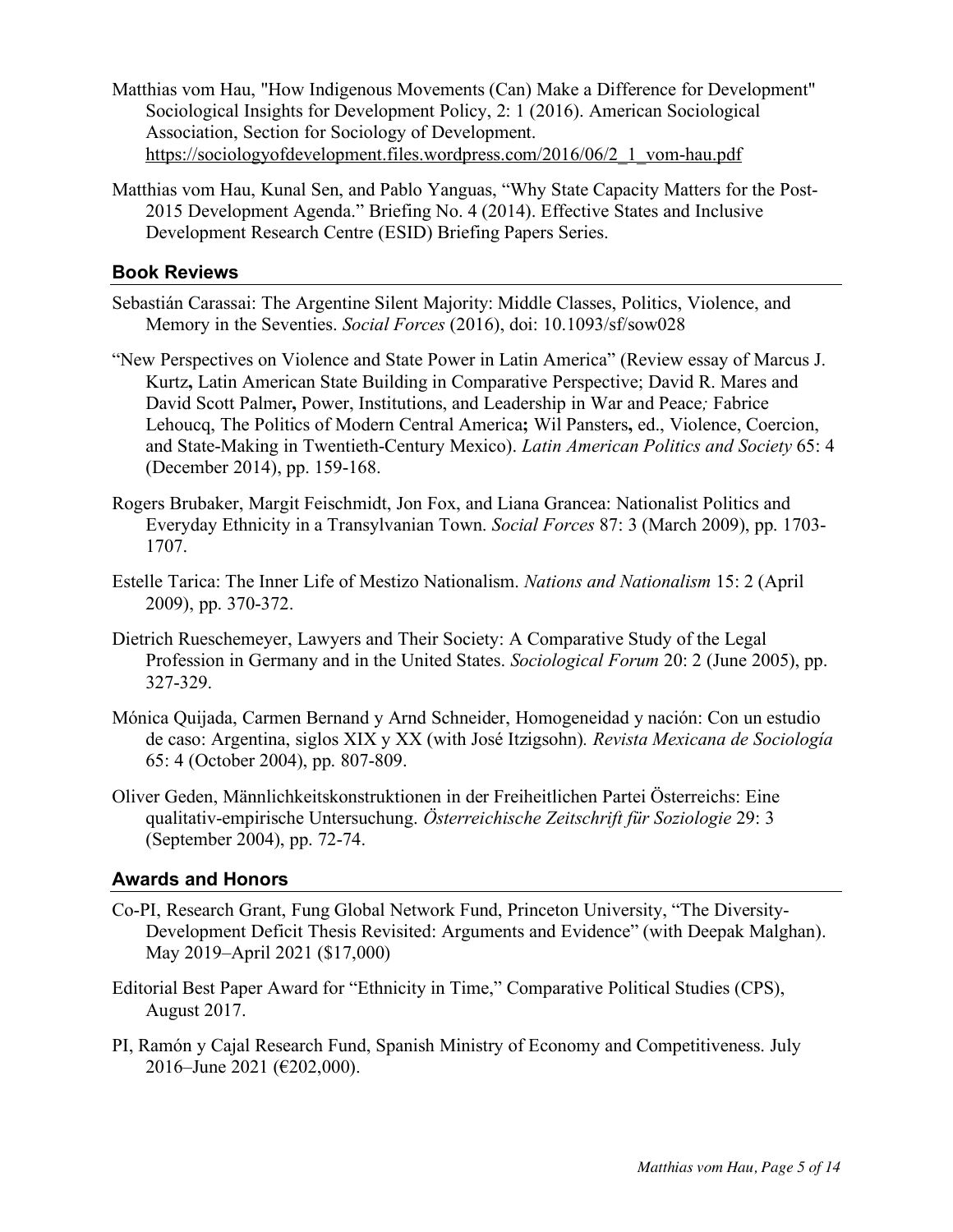- PI, Research Grant, Spanish Ministry of Economy and Competitiveness, "Politics over Ethnicity: Indigenous Movements and Public Goods Provision in Latin America and sub-Saharan Africa." January 2016–December 2019 (€53,000)
- Research Associate, Research Centre Grant, Department for International Development (DFID), UK, "Effective States and Inclusive Development." January 2011–December 2019  $(\text{\textsterling}9.500,000).$
- PI, Conference Grant, World Society Foundation, Switzerland, for international conference on "Development in the Face of Global Inequalities." Institut Barcelona d'Estudis Internacionals, Barcelona, Spain May 11–13, 2017. (€39,000).
- PI, Workshop Grant and Teaching Buyout, Effective States and Inclusive Development Research Centre (ESID), University of Manchester, "Ethnicity, State Capacity, and Development" (PI). May–December 2014 (£27,000)
- Co-PI, Workshop Grant, Weatherhead Center for International Affairs, Harvard University, "The Relationship between Ethnicity and State Capacity" (with Prerna Singh). Oct 24-26, 2013 (\$25,000)
- PI, Research Grant, Spanish Ministry of Economy and Competitiveness, "Ethnic Politics and Development: A Comparative Analysis of Indigenous Movements in Argentina, Brasil y Chile" (PI). January 2012–December 2014 (€52,000)
- Co-PI, Research Grant, Economic & Social Research Council (ESRC). "Beyond the BRICs: The Emerging Middle and Global Poverty Reduction" (with David Hulme and James Scott). April 2010-March 2011 (£72,000)
- PI, Research Grant, Chronic Poverty Research Centre. "The Unintended Consequences of the 'New Politics of Recognition': Citizenship, Indigenous Mobilization, and Chronic Poverty in Argentina" (PI). September 2008-March 2009 (£8,500)
- Junior Faculty Research Award, Brooks World Poverty Institute (BWPI). "In the Name of the Nation? Nationalism and Social Policy in Mexico and Argentina." February 2008 (£2,500)
- Joukowsky Family Foundation Outstanding Dissertation Award, Brown University, Graduate School, May 2007
- Craig M. Cogurt Dissertation Fellowship, Center for Latin American Studies, Brown University, September 2005-May 2006
- International Dissertation Field Research Fellowship, Social Science Research Council (SSRC), September 2003-August 2004
- Field Research Grant for Doctoral Candidates, German Academic Exchange Service (DAAD), June-September 2004
- William and Flora Hewlett Fellow in the Oaxaca Summer Institute on Modern Mexico, June-July 2003
- Scholarship, Institute for Qualitative Research Methods, Arizona State University, January 6-17, 2003
- Scholarship, German Socioeconomic Panel (GSOEP) Data User Workshop, Cornell University, September 8-10, 2001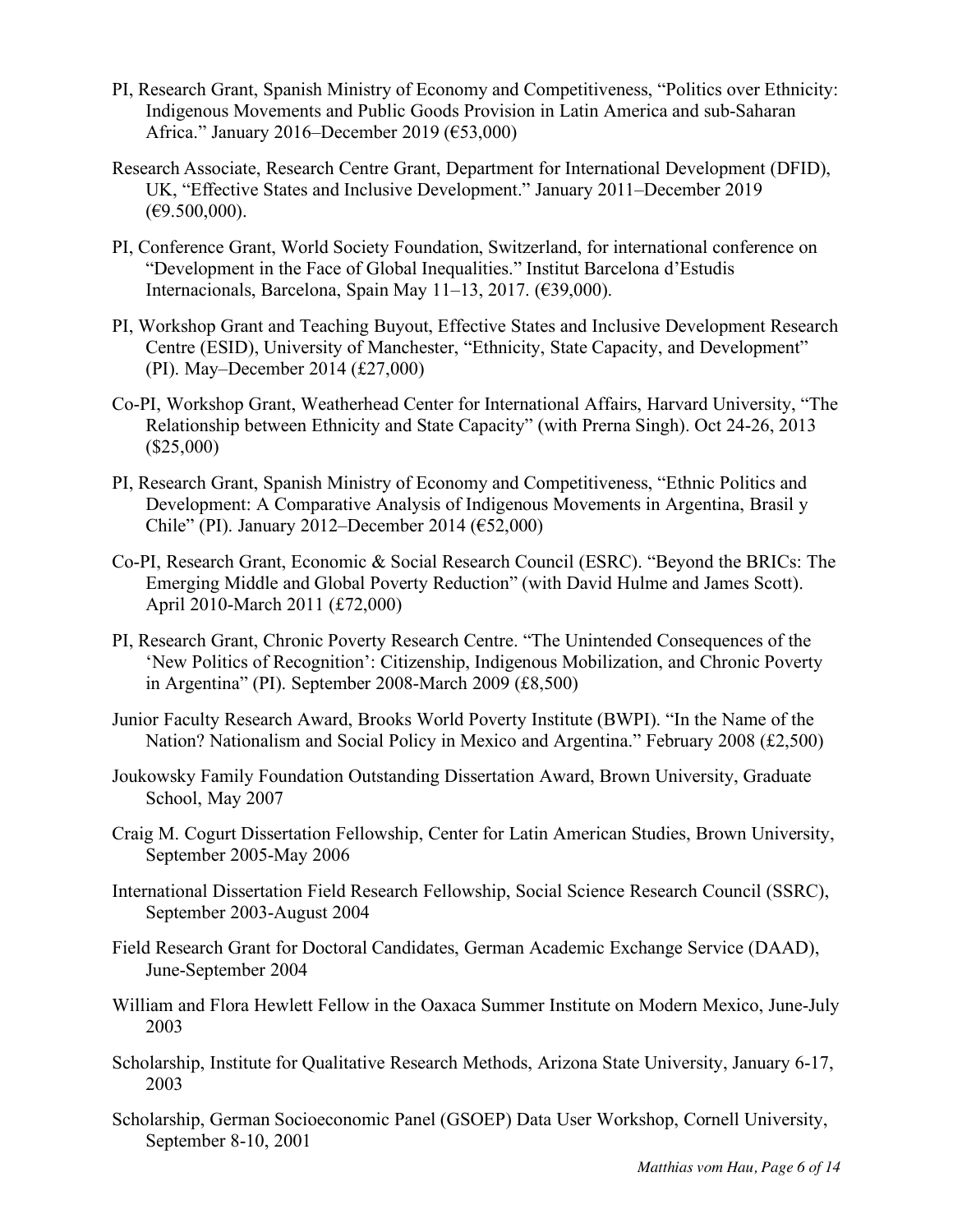Alden Spear, Jr. Memorial Award for Superior Achievement in the M.A. Thesis, Brown University, Department of Sociology, May 2001

### **Grant Applications under Review**

European Research Council (ERC), for 2019 Consolidator Grant (PI) on "States, Nationalism, and the Relationship Between Ethnic Diversity and Public Goods Provision." Submitted in February 2019, successfully passed Step 1, among top 25% of applicants ("A") for call, invited for interview in Brussels in October 2019 ( $\epsilon$ 2.000,000)

European Commission, Erasmus+ Jean Monnet Network Grant (PI) on "Bridging Fields: Ethnicity and Securitization Studies in Dialogue." To be submitted in February 2020 (€415,000)

### **Courses Designed and Taught**

IBEI (graduate level, for M.A. students)

*Globalization, Social Movements, and Development*, Fall 2019, 2018, 2017, 2016

*Nationalism and Ethnic Conflict*, Fall 2019, 2018, 2017, 2016, 2012

*Social Change in Latin America*, Spring 2015, Fall 2012, 2011, 2010

*Advanced Research Methods*, Spring 2019, 2018, 2017, 2015, 2014, 2013, 2012, 2011

*Comparative Politics and Democratization*, Spring 2014, 2013, 2012

*Research Seminar in International Development*, Spring 2019, 2018, 2017

Universitat Pompeu Fabra (UPF), Studies Abroad Program (undergraduate level) *Latin American Politics and Society*, Fall 2014

Brown University, Department of Sociology (undergraduate level)

*Race and Ethnic Relations*, Spring 2007

*Sociology of Latin America*, Fall 2006

### **Other Teaching Experience**

University of Manchester, Institute for Development Policy and Management (IDPM) and Department of History, taught individual classes in co-taught courses (graduate level)

*Development as Historical Change*, Fall 2009

*Politics and Development*, Spring 2009

*Economic and Social History of Latin America*, Fall 2009

Manchester Metropolitan University, Department of Sociology, taught individual classes in cotaught course (undergraduate level)

*Third World Development*, Fall 2009, 2008, 2007

Teaching Assistant, Brown University, Department of Sociology

*Globalization and Social Conflict*, Spring 2005, Professor Patrick Heller

*Social Exclusion and Social Inequality*, Spring 2001, Professor Hillary Silver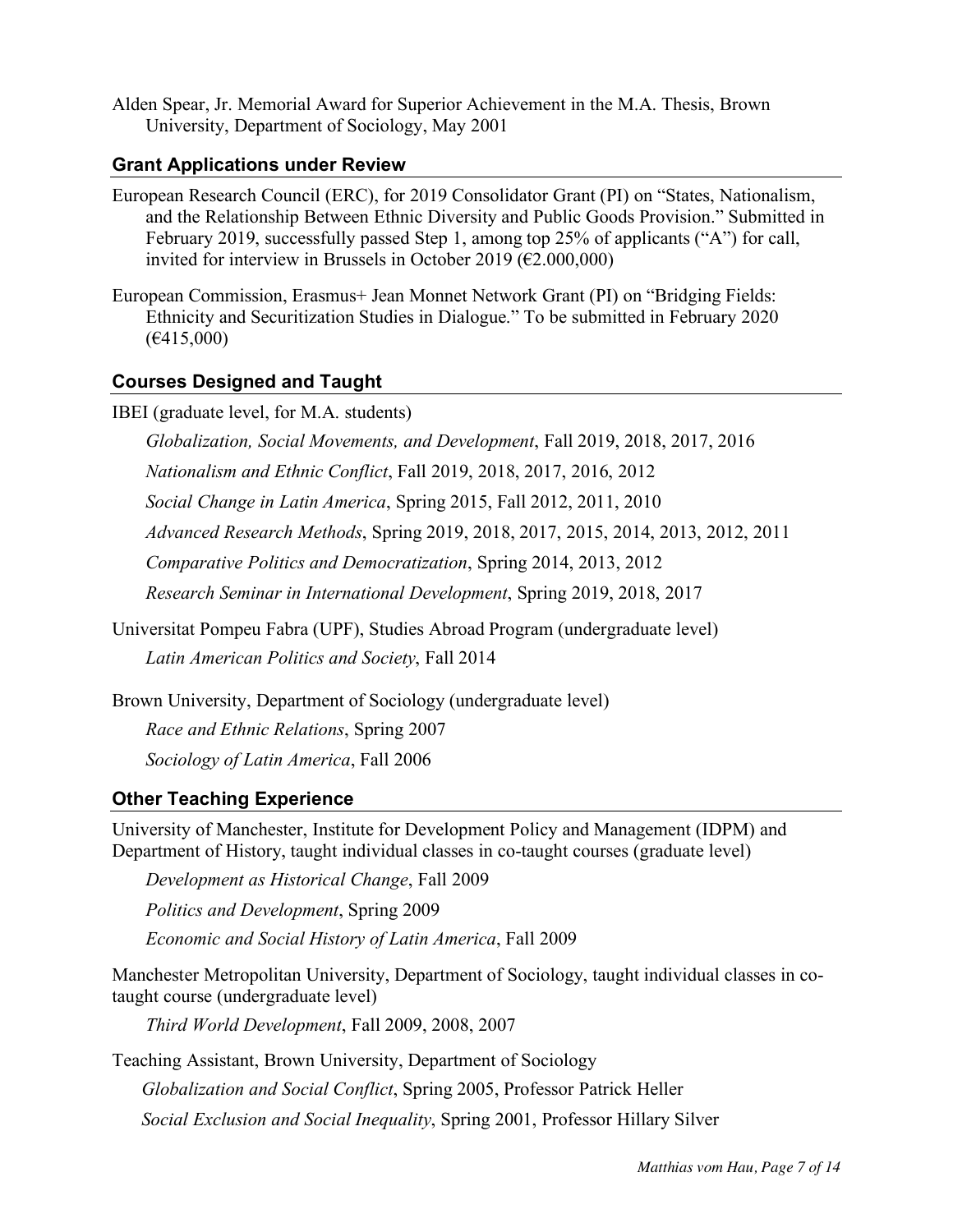*Sociological Theory*, Fall 2000, Professor James Mahoney

### **Mentoring**

- PhD Supervisor, Universitat Pompeu Fabra, Department of Political and Social Sciences, Lorena Paredes, September 2019-present
- PhD Supervisor, Universitat Pompeu Fabra, Department of Political and Social Sciences, Dominique Schmid, September 2018-present
- PhD Supervisor, Universitat Pompeu Fabra, Department of Political and Social Sciences, Joao Paulo Tavares Coelho De Freitas, November 2017-present
- External Examiner, Universitat Pompeu Fabra, Department of Translation and Language Sciences, PhD thesis proposal, Lucia de la Presa, "Exploring the *Afterlife* of Marielle Franco," June 2019
- External Examiner, European University Institute, Department of Political and Social Sciences, PhD thesis, Anna Kyriazi, "Revisiting the question of institutional design in ethnically divided societies through the lens of minority education. Comparative perspectives from Europe's Eastern periphery," December 2017
- External Examiner, University of Manchester, Global Development Institute, PhD thesis, Jessica Hawkins, "Historicizing the State: Social Power and Ugandan State Formation," December 2016
- Thesis Advisor, IBEI, advises about 10-12 M.A. dissertations in International Relations and International Development each academic year, 2010-present
- Thesis Advisor, University of Manchester, IDPM, advised two M.A. dissertations in Development Studies, 2007-2008

#### **Invited Lectures**

| 2019 |                                                                                                        |
|------|--------------------------------------------------------------------------------------------------------|
|      | European University Institute, Italy, May 2019                                                         |
| 2016 |                                                                                                        |
|      | Princeton University, United States, May and February 2016                                             |
|      | Grinnell College, United States, April 2016                                                            |
|      | New York University, Abu Dhabi, March 2016                                                             |
| 2014 |                                                                                                        |
|      | Universidad de Buenos Aires, Argentina, December 2014                                                  |
|      | Universidad del Cema (UCEMA), Buenos Aires, Argentina, December 2014                                   |
| 2013 |                                                                                                        |
|      | Institute for Latin American Studies, Free University Berlin, Germany, November 2013                   |
|      | Promotionskolleg Global Social Policies and Governance, University of Kassel,<br>Germany, October 2013 |
|      | Department of Education Studies, Humboldt University Berlin, Germany, October 2013                     |
|      | Carlos III University Madrid, Spain, Department of Sociology, March 2013                               |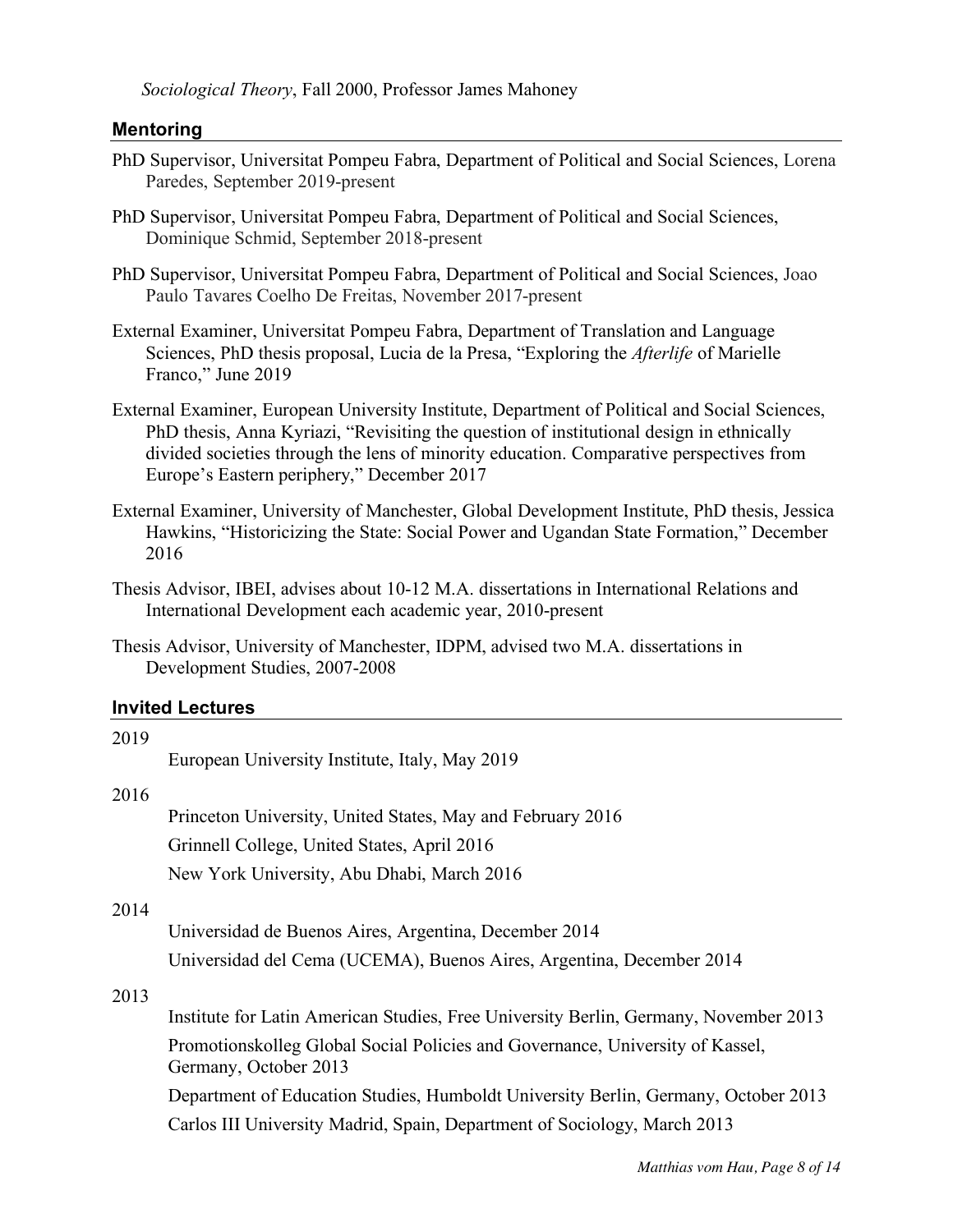Centro de Estudios Políticos y Constitucionales, Madrid, Spain, February 2013

#### 2012

University of Maryland, MD, Latin American Studies Center University of Salamanca, Spain, Politics Seminar

#### 2010

University of Nottingham, UK, Centre for the Study of Social and Global Justice University of Newcastle, UK, Americas Research Group Symposium

### 2009

Ludwigs Maximilian University of Munich, Germany, Department of Sociology Max-Weber-Kolleg Erfurt, Germany University of Aberdeen, UK, Department of Sociology

#### 2008

London School of Economics, UK, Development Studies Institute University of Bristol, UK, Geography Seminar University of Manchester, UK, Centre for Latin American Cultural Studies (CLACS) Seminar

### 2007 and earlier

Facultad Latinoamericana de Ciencias Sociales (FLACSO), Buenos Aires, Argentina Instituto de Estudios Peruanos (IEP), Lima, Peru Nueva Academia de Letrán, Oaxaca, Mexico

### **Conferences and Workshops**

#### 2019

International conference on "From Politics to Power? Rethinking the Politics of Development," Effective States and Inclusive Development Research Centre (ESID) , Manchester, UK (Paper Presenter), September 2019

Workshop on "State and Nation Making in Latin America and Spain: The Rise of the Neoliberal State," Princeton University (Invited Paper Presenter), September 2019

Workshop on "The Natural Resource Economy in South America: Extraction, Sustainability, and Citizenship," Interdisciplinary Global Development Centre, York University, UK, (Invited Paper Presenter and Discussant), July 2019

26<sup>th</sup> International Conference for Europeanists, Council for European Studies (CES), Madrid (Paper Presenter), June 2019

Book Workshop on "The Promise of Political Settlements Analysis" (Invited Paper Presenter and Discussant), Effective States and Inclusive Development Research Centre (ESID), University of Cape Town, South Africa, March 2019

#### 2018

Workshop on "Regionalism and Regional International Organizations in a Fragmented World," Princeton University (Invited Paper Presenter), November 2018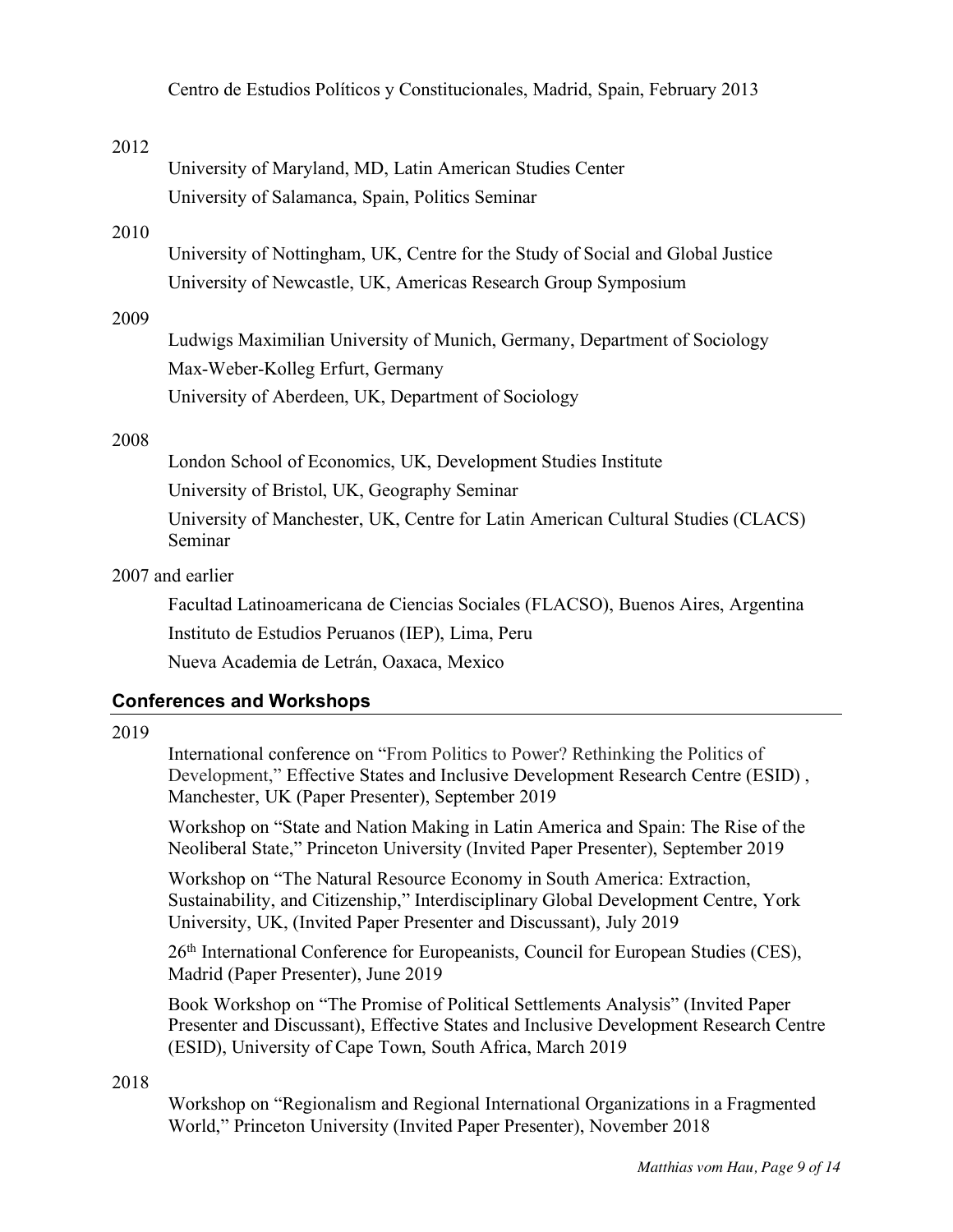International conference on "Obstacles to Development" (Paper Presenter), University of Illinois, USA, October 2018

Workshop on "Measuring Political Settlements and Their Impact" (Invited Paper Presenter and Discussant), Overseas Development Institute (ODI), London, UK, January 2018

### 2017

Workshop on "Political Settlements Typology" (Invited Paper Presenter and Discussant), Effective States and Inclusive Development Research Centre (ESID), Manchester, UK, October 2017

Workshop on "Minorities, Diversities, and Securities" (Invited Discussant), Herder Institute for Historical Research on East Central Europe, Marburg, Germany, September 2017

International Conference on "Development in the Face of Global Inequalities" (Conference Organizer), IBEI, Spain, May 2017

Workshop on "Boundary Matters: Interdisciplinary Engagements with Ethnic Difference" (Invited Paper Presenter and Discussant), Princeton University, USA, April 2017

Conference on "Crisis and Conflict in the Agrarian World: An Evolving Dialectic" (Invited Paper Presenter and Discussant), Science Po, Paris, France, March 2017

Workshop on "State and Nation Making in Latin America and Spain: Rise and Fall of the Developmental State, 1930-1990," Princeton University (Invited Paper Presenter), January 2017

### 2016

Workshop on "Shaping the Agenda for ESID Phase II" (Invited Discussant), Effective States and Inclusive Development Research Centre (ESID), Manchester, UK, November 2016

International conference on "Development in Question" (Paper Presenter), Cornell University, USA, October 2016

Mini-Conference on "Can Comparative Historical Sociology Safe the World?" (Paper Presenter), Comparative Historical Sociology Section, American Sociological Association (ASA), Seattle WA, August 2016

Workshop on "Traditional Governance and Indigenous Peoples," University of Konstanz, Germany (Invited Paper Presenter), June 2016 (via Skype)

### 2015

Effective States and Inclusive Development Research Centre (ESID) Synthesis Workshop, Dunford, UK (Invited Discussant), November 2015

Netherlands Academy on Land Governance (LANDac), Utrecht, The Netherlands, 2015 International Conference on "Land Governance for Equitable and Sustainable Development" (Paper Presenter), June 2015

American Sociological Association (ASA) Sociology of Development Meeting, Providence, RI (Paper Presenter), March 2015

Workshop on "Political Settlements and Development" Effective States and Inclusive Development Research Centre (ESID), Manchester, UK (Discussant), March 2015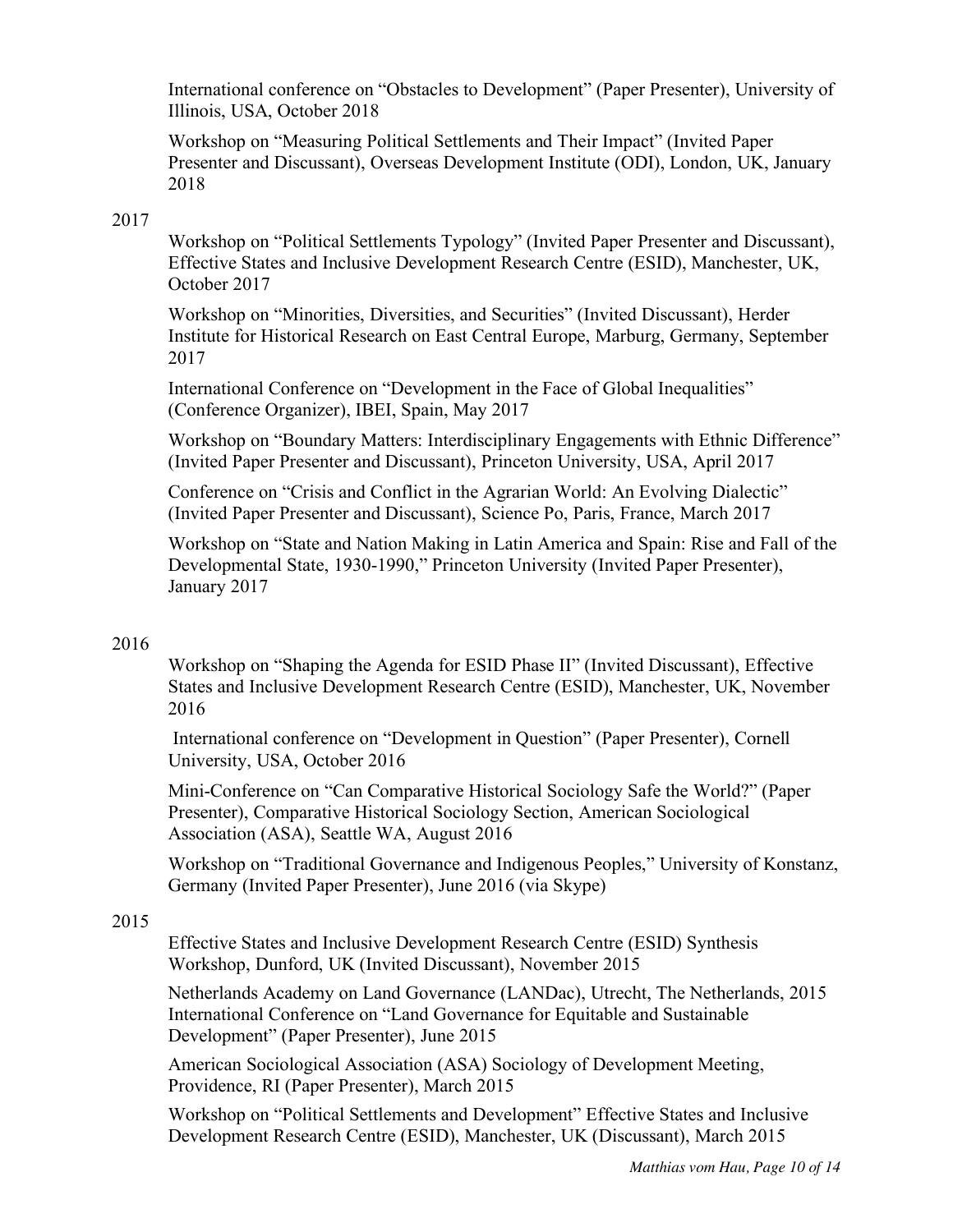### 2014

IBEI International Studies Conference, Barcelona (Paper Presenter), June 2014

Workshop on "Nacionalismos y Educación en los países andinos: entre Identidad y Ciudadanía" Instituto de las Américas (IdA) and Universidad Nacional de Colombia, Bogotá (Invited Paper Presenter), June 2014 (via Skype)

Workshop on "Politics over Ethnicity: Revisiting the Diversity-Development Deficit Thesis" IBEI, Barcelona (Workshop Organizer and Paper Presenter), May 2014

Mid-term Research Workshop, Effective States and Inclusive Development Research Centre (ESID), Cape Town, South Africa (Invited Paper Presenter and Discussant), April 2014

Promotionskolleg Global Social Policies and Governance, University of Kassel, Germany, "The State in Global Perspective" (Invited Paper Presenter), January 2014

## 2013

Johns Hopkins University, School of Advanced International Studies (SAIS), "Measuring State Capacity" (Workshop Convener and Paper Presenter), November 2013

Harvard University, Weatherhead Center for International Affairs, "Exploring the Effects of Ethnicity on State Capacity" (Workshop Convener and Presenter), October 2013

American Sociological Association (ASA), "Power and Justice in the Contemporary World-Economy" (Conference for Scholars and Practitioners), New York (Session Convener), August 2013

## 2012

International Political Science Association (IPSA) Meetings, Madrid (Paper Presenter)

University of Manchester, UK, Effective States and Inclusive Development Research Centre (ESID), "How to Measure State Capacity" (Invited Speaker)

American Sociological Association (ASA) Development Sociology Meeting, Charlottesville, VA (Paper Presenter)

University of Manchester, Effective States and Inclusive Development Research Centre (ESID), "Case Study Methods" (Workshop Leader)

University of North Carolina Chapel Hill, NC, "Transformations of the State" (Invited Paper Presenter)

Development Studies Association (DSA) Annual Meeting, York, UK (Paper Presenter)

## 2011

18<sup>th</sup> International Conference for Europeanists, Council for European Studies (CES), Barcelona (Session Organizer and Paper Presenter)

University of South Florida, "Social Movement Governance, the Poor and the New Politics of the Americas" (Workshop), Tampa, FL (Paper Presenter)

Constitutive meeting of research consortium on Effective States and Inclusive Development (ESID), Buxton, UK (Workshop Participant)

## 2010

University of Manchester, UK, "Beyond the BICs: Strategies of Influence in the Global Politics of Development" (Workshop Organizer and Paper Presenter)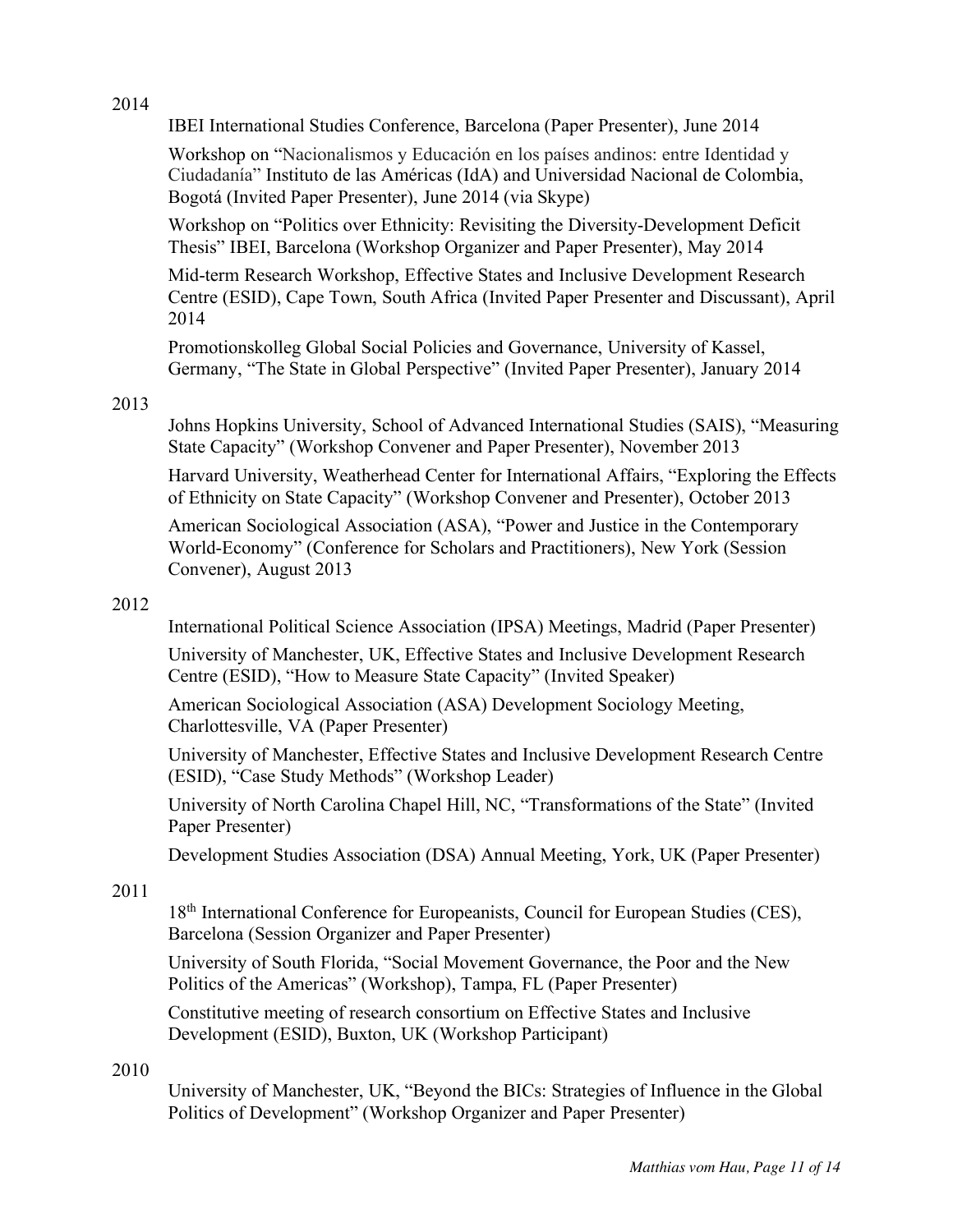2009

Workshop on "Global Wounds: Collective Memory and World History," University of Manchester, UK (Invited Paper Presenter)

Centre for Research in Socio-cultural Change (CRESC) Conference, Oxford, UK (Paper Presenter)

2008

38th World Congress of the International Institute of Sociology (IIS), Budapest, Hungary (Paper Presenter)

Global Studies Association (GSA) Meeting, New York (Paper Presenter)

2007 and earlier

European Sociological Association (ESA) Meeting, Torun, Poland Northeastern Political Science Association (NEPSA) Meeting, Boston, MA European Consortium for Political Research (ECPR) Conference, Marburg, Germany

Congreso Iberoamericano de Ética y Filosofía Política, Madrid, Spain

### **Professional Meetings**

American Sociological Association (ASA) Annual Meeting Paper giver: 2017, 2016, 2013, 2009, 2008, 2006, 2005, 2003, 2002 Session organizer: 2016, 2013, 2010 Discussant: 2013, 2009

- American Political Science Association (APSA) Annual Meeting Paper giver: 2019, 2014, 2011, 2009, 2008, 2007 Session organizer: 2014
- Latin American Studies Association (LASA) Meeting: Paper giver: 2018, 2016, 2010, 2009, 2006 Session organizer: 2018, 2016, 2010 Discussant: 2016
- Society for Latin American Studies (SLAS) Conference Paper giver: 2009, 2008, 2007
- Association for the Study of Ethnicity and Nationalism (ASEN) Meeting Paper giver: 2010, 2008

Social Science History Association (SSHA) Annual Meeting Paper giver: 2013, 2011 Discussant: 2013

### **Editorial Experience**

Coeditor for *BWPI Working Paper Series*, University of Manchester, December 2008 – September 2010

Editorial Associate for *Studies in Comparative International Development* (SCID), Brown University, Watson Institute for International Studies, June 2005 – August 2007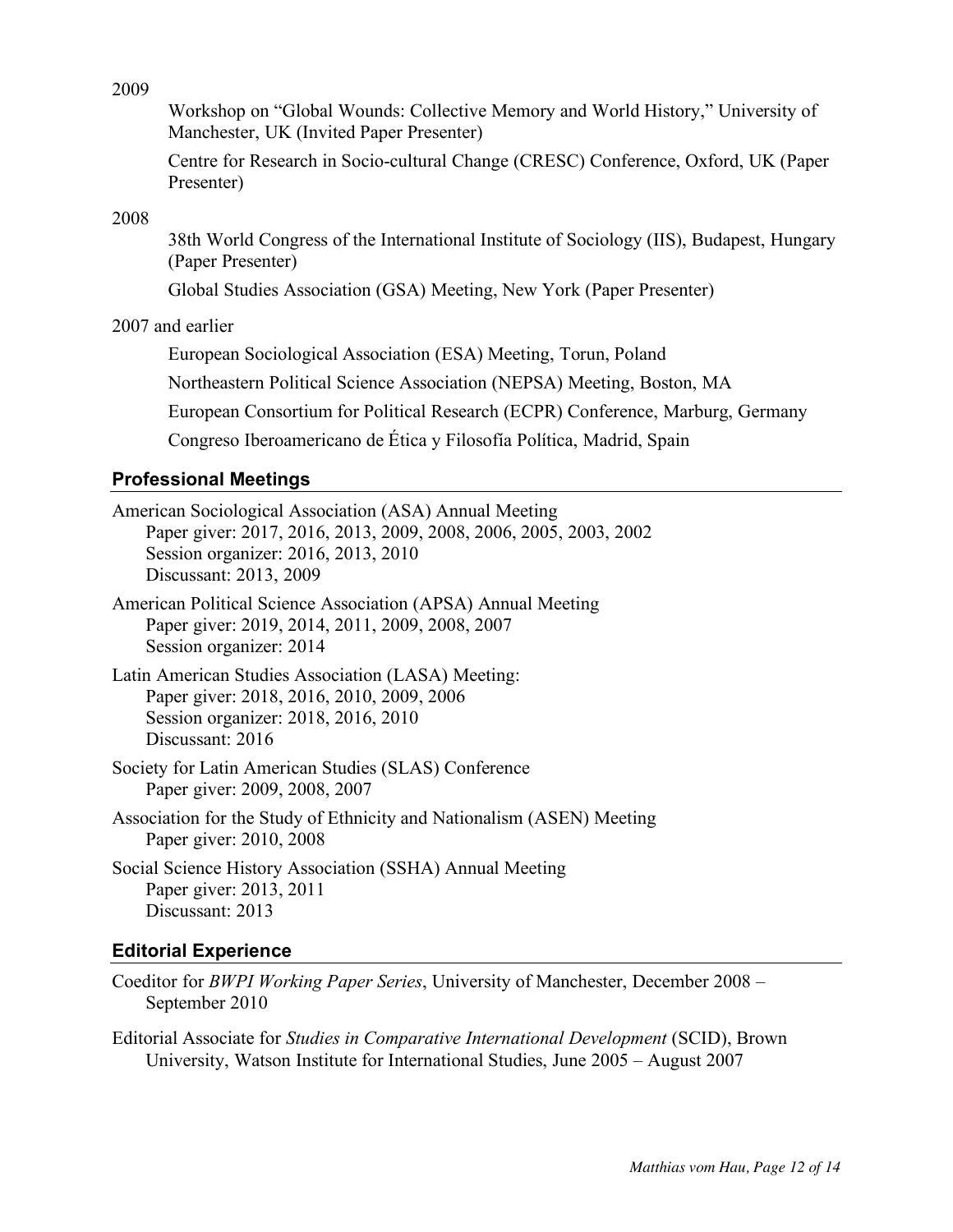## **Professional Service**

- Member, International Advisory Board, *Nations and Nationalism*, London School of Economics, May 2009 – present
- Elected Council Member, Sociology of Development Section, American Sociological Association, August 2012 – August 2015
- Jury Member, Best Paper Award. ASA section on Sociology of Development. Spring 2015
- Jury Chair, Best Book Award. ASA section on Sociology of Development. Spring 2014
- Jury Chair, Best Paper Award. ASA section on Sociology of Development. Spring 2013
- Jury Member, Best Student Paper Award. ASA section on Comparative and Historical Sociology. Spring 2011
- Organizer, Comparative and Historical Sociology Roundtable Session, American Sociological Association Meeting, Atlanta, August 2010
- Occasional Reviewer for Cambridge University Press, Routledge, Leverhulme Trust (UK), *Journal of Comparative Politics, World Politics, American Journal of Political Science, American Political Science Review, World Development*, *American Journal of Sociology*, *American Sociological Review, Comparative Political Studies (CPS), Studies in Comparative International Development (SCID), Nations and Nationalism*, *European Journal of Development Research*, *Journal of Development Studies, Comparative Governance and Politics, International Migration Review, Journal of International Development, British Journal of Sociology, African Journal of Political Science and International Relations, Ethnopolitics, Journal of Latin American Studies (JLAS), Millennium, Journal of Politics in Latin America, Journal of Historical Sociology, Journal of Colonialism and Colonial History, Geoforum, Third World Quarterly, Governance, Revista CIDOB d'Afers Internacionals, Journal of Iberian and Latin American Research, Colombia International, International Journal of Comparative Sociology, Oxford Development Studies, Journal of Latin American Politics and Society (LAPS), Latin American Research Review (LARR), Theory and Society, Journal of Ethnic and Migration Studies (JEMS), Political Research Quarterly*

### **Institutional Service**

Academic Research Coordinator, IBEI, December 2017 – present

- Co-coordinator (with Pablo Astorga), Master's in International Development, IBEI, January  $2016$  – present
- Co-coordinator (with Juan Díez Medrano), Jean Monnet Network Grant Application on "Bridging Fields: Ethnicity and Securitization Studies in Dialogue," submitted in February 2019 (with IBEI as lead organization)
- Chair, Organizing Committee, International Conference on "Development in the Face of Global Inequalities." Institut Barcelona d'Estudis Internacionals, Barcelona, Spain May 11–13, 2017.